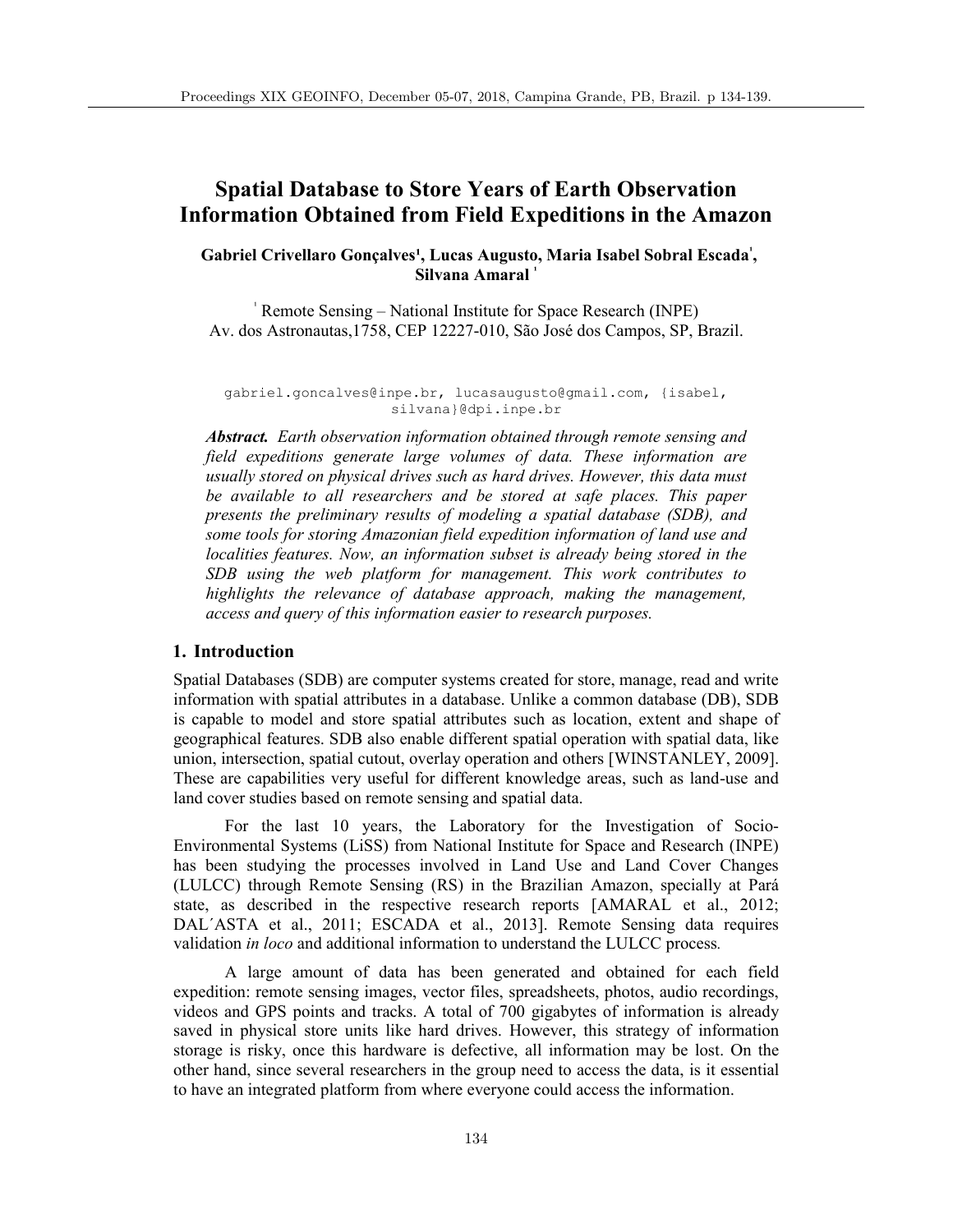To cope with this problem, this paper describes the spatial database model developed to store field-acquired information and remote sensing data, and its initial results. The main objective was to build an SDB to store all the information in a practical and secure way, based on web service access for information insertion, query and download, also accessed via geographic information systems.

# **2. Data**

A database for fieldwork purposes should handle raster data, as satellite images, vector files, such as location points and trajectories, and also documentary data such as spreadsheets, videos and photographs. Figure 1 describes the present composition of fieldwork data according its data type. For the final database, the data amount should be reduced, like photographs, by selecting only the most significant ones.



**Figure 1.Type of fieldwork data available from 2008 to 2018.**

The time and spatial reference of the data is central: information is referred to localities, towns, cities, institutions and trajectories, at different expeditions and dates. For each place visit on the field, indexed by a GPS coordinate, it is usual to have information from one or more questionnaire, with its audio records, and a physical description based on photographs and notes (Figure 2). After the fieldwork, all information should be organized in worksheets and standardized to compose the SDB.



**Figure 2. Fieldwork data examples: (a) worksheet with localities (points) information; (b) points to be checked over a reference Landsat image;(c) Land use and cover photos – urban area (c1), deforestation (c2), riverside community (c3) and pasture (c4).**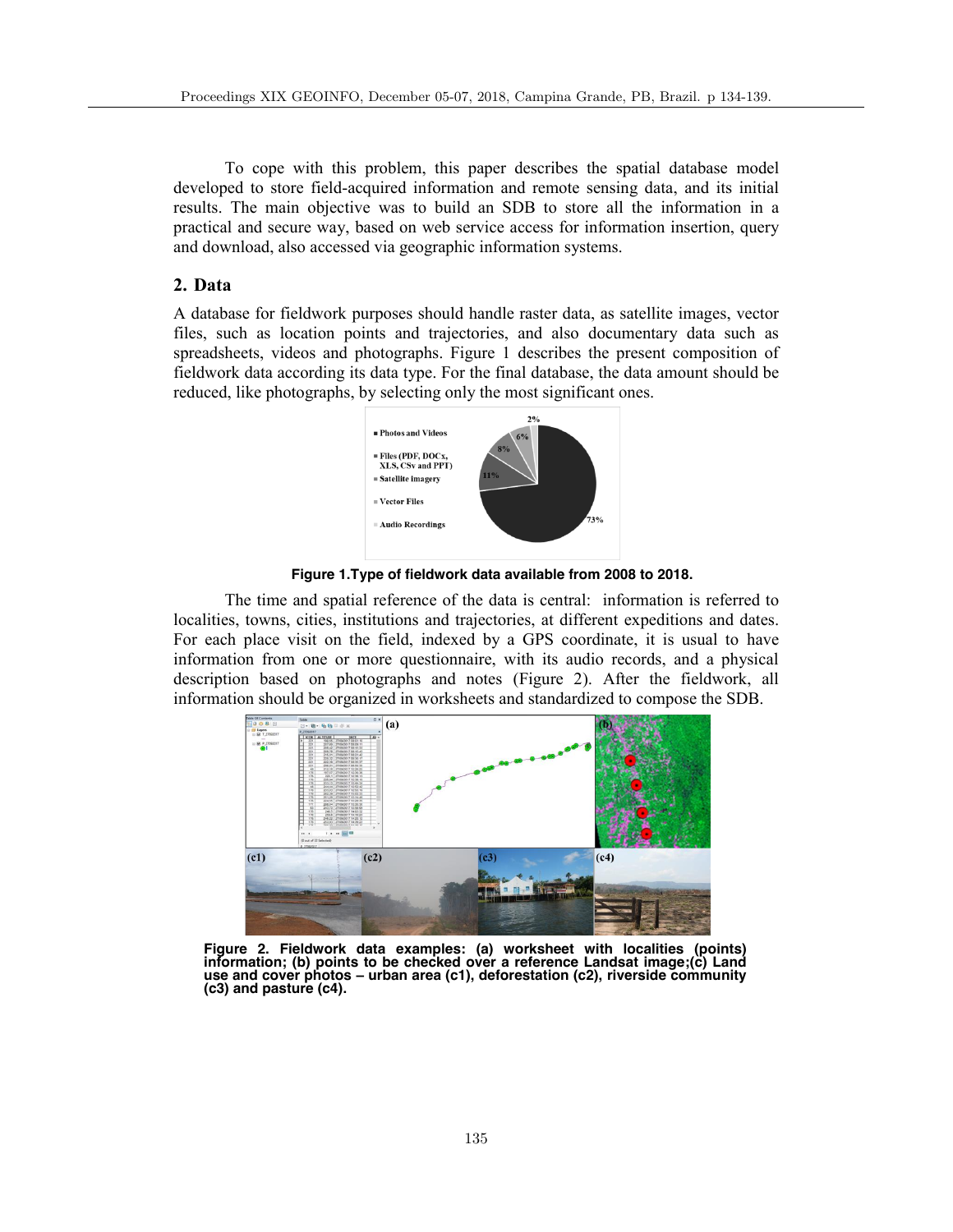### **3. Spatial Database**

From fieldwork data and the needs presented by the users, a conceptual model for the SDB was proposed (Figure 3), considering as data categories: expedition (date), places visited (name and geographical coordinate), expedition raster (RS images), route (trajectory lines), expedition documents, questionnaires (applied to persons or institutions), questionnaire documents (authorization of rights of use of images, and any documents received from the interviewee), questions and answers from questionnaires, communities (name and geographical coordinate of each locality), images (photographs) and interviewed.

All information is organized by expedition, having a start and final date. Any answer for a question in the questionnaire is associated to a location, an expedition, and an interviewee. The photographs, information and documents obtained by the interviewee are also linked to the answer. This way, queries in the web platform can be performed consulting by date, expedition, locality, interviewee, type pf questionnaire, questions or answers.



**Figure 3. Conceptual model of the database.**

From the SDB project specifications, the system should manage all the fieldwork data and provide additionally tools for analysis (spatial and attributes queries) and easy insertion of new data. First, the PostgresSQL was chosen as DBMS (Database Management System) because it is open source, stable, has great community support, and it contains the PostGIS extension, to manipulate geographic objects within an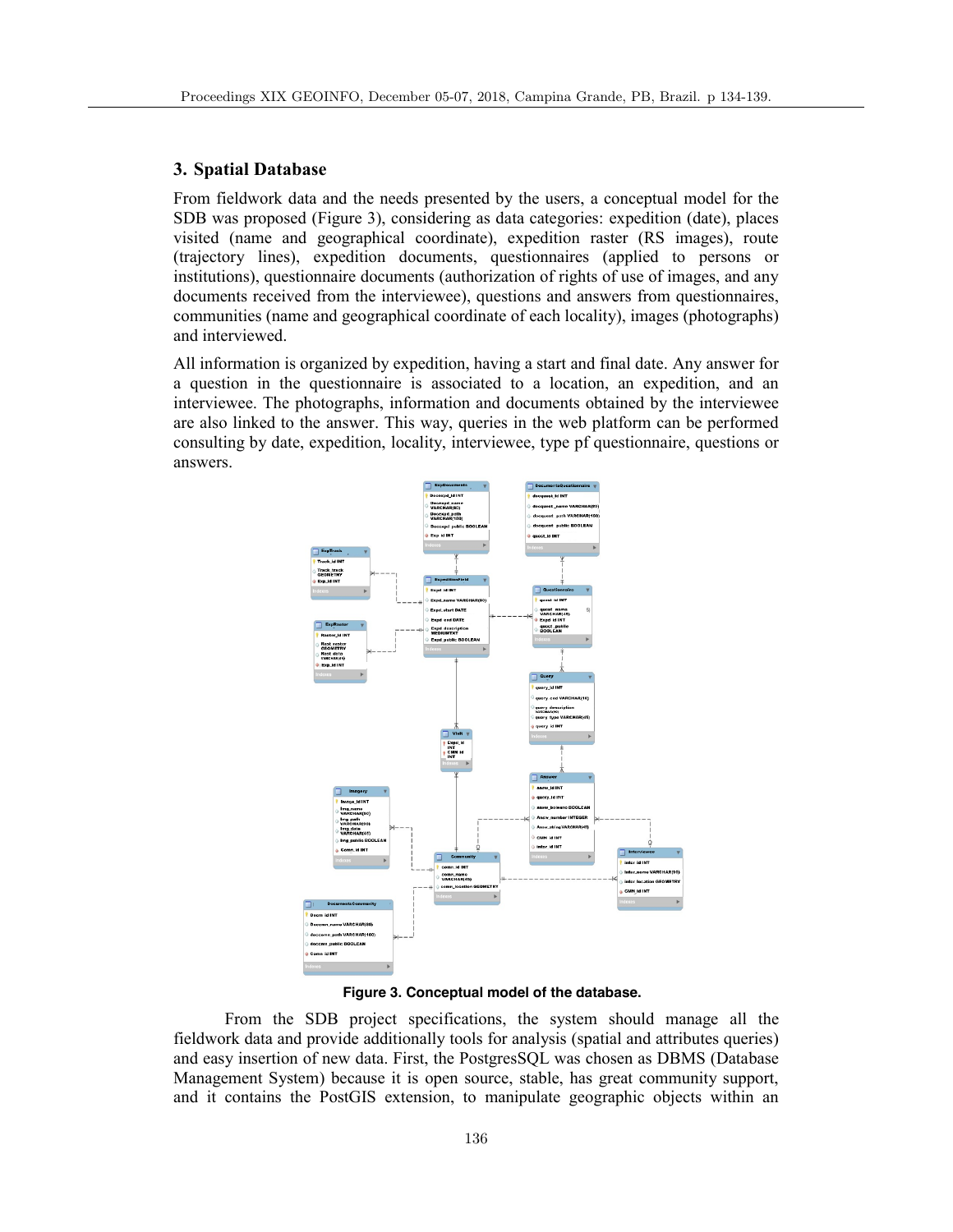object-relational database. The extension supports from storing multiple geometries to advanced operations of intersections and polygon joins [QUEIROZ & FERREIRA, 2006].

Then, a web system was proposed as user interface for the SDB. This interface was developed in Java language, using the Web Servlet Container. Such a system has a Restful API for data access for analysis, and a data management Web interface, which allows the CRUD (Create Read Update Delete) of objects to be made [PILGRIM, 2013].

Another feature of the system is easy-insertion of the data. The spreadsheets are loaded into the system, which extracts the originated entities, validates if the spreadsheet information is correct, and finally enters the database. All system persistence is managed by the Hibernate Object Relational Mapper (ORM). In it, it maps the objects to the respective tables in the database [IRELAND et al., 2009].

## **4. Web service platform and SDB management**

In the web platform developed for the SDB management it is possible to insert, consult and visualize the fieldwork information. There is an initial user management interface to control and authorize the access by login and password. Once logged in, the page "management" enables the access to seven tabs: Expeditions, Questionnaires, Communities, Interviewees, Questions, Answers and Documents (Figure 4). These pages enable access to all the information in the SDB.

The "Expedition" tab enables insertion and consulting of expeditions, containing information about starting and ending date, and a brief description. The "Questionnaire" tab enables insertion and consulting of applied questionnaires, and associates each one to an expedition. The "Communities" tab enables insertion and consulting the locations in the database, including the name of the place, latitude, longitude and a brief description. The "Interviewed" tab contains some reference about the institution or person interviewed, like name, contact, latitude and longitude of the interview site and a brief description. The "Questions" tab contains the questions asked in the questionnaires. The "Answers" tab contains the answers, enabling consulting. And the "Documents" tab enables insertion and consulting of photographs, video, PDF files, MSOffice files, satellite images and vector files.

| <b>GERENCIAMENTO</b> |                              |               |                        |            |         |       |
|----------------------|------------------------------|---------------|------------------------|------------|---------|-------|
| Expedições           | Questionários<br>Comunidades | Entrevistados | Respostas<br>Perguntas | Documentos |         |       |
| Expedições           |                              |               |                        |            |         | Nova  |
| Id                   | Nome                         |               | Data início            | Data fim   | Público | Ações |
|                      | micro região cametá - 2018   |               | 01/08/2018             | 09/08/2018 |         | ノ目    |

**Figure 4. Overview of user interface of the Web Service access to the Spatial Data Base**

An interface for automatic insertion (CRUD Wizard) was created to facilitate the data insertion into the database (Figure 5). For this option, data should be first sumarized on three files: geolocations, questions of the questionnaires, and answers. The first worksheet (Figure 6a) creates the communities and assigns a file ID to each community with its geographic coordinates. The second worksheet (Figure 6b) resumes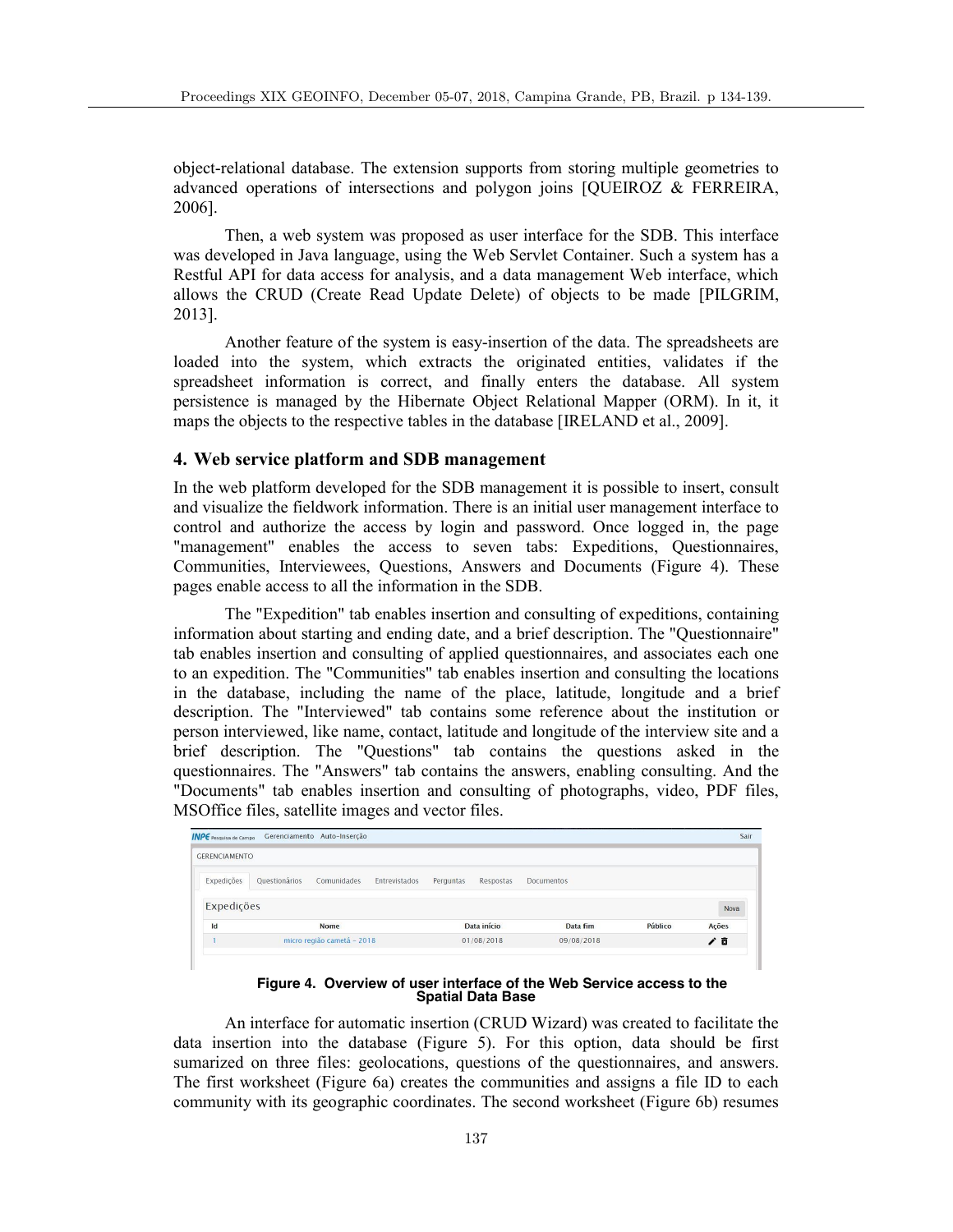the questions asked in that questionnaire with the code created for them, and the third worksheet (Figure 6c) contains the answers, with the question ID and the FID of the community. At CRUD Wizard page, a zip file containing the data template is available for download.

| Gerenciamento Auto-Inserção<br><b>INPE</b> Pesquisa de Campo       |                                             |                  |                 |                                             | Sair |  |  |  |
|--------------------------------------------------------------------|---------------------------------------------|------------------|-----------------|---------------------------------------------|------|--|--|--|
| AUTO-INSERCÃO                                                      |                                             |                  |                 |                                             |      |  |  |  |
|                                                                    |                                             | Carregar arquivo |                 |                                             |      |  |  |  |
| A auto-inserção é uma forma de fazer                               |                                             |                  | Questionário    |                                             |      |  |  |  |
| a migração dos dados existentes para<br>a base de dados.           |                                             |                  | Q PEVA (Apagar) |                                             |      |  |  |  |
| Através do padrão que pode ser<br>obtido aqui: Download, o sistema | Alvo:                                       |                  |                 | comunidades.xlsx                            |      |  |  |  |
| calcula o que<br>vai ser inserido, aponta possíveis                | Comunidade                                  | ۰                |                 | Escolher arquivo Nenhum arquivo selecionado |      |  |  |  |
| erros e, insere automaticamente.                                   | perguntas.xlsx                              |                  |                 | respostas.xlsx                              |      |  |  |  |
|                                                                    | Escolher arquivo Nenhum arquivo selecionado |                  |                 | Escolher arquivo Nenhum arquivo selecionado |      |  |  |  |
|                                                                    |                                             |                  |                 | Validar                                     |      |  |  |  |

**Figure 5. Interface for automatic data insertion into the database (CRUD Wizard).**

To use CRUD Wizard, the tabular data must be standardized as shown in Figure 6. Due to the limitation of characters in the header of DBF worksheets, file with the information in shapefiles, it is necessary to create codes for the questions. The questions are in the columns and the communities in the lines, so an FID is assigned for each location (a) and code for each question (b). In the response worksheet, there will be the question code and the community FID (c).

| <b>FID</b> | <b>NOME</b>            | <b>LATITUDE</b>                                                 |                    |                                        | <b>LONGITUDE</b>          |                 |     |                                    | CODIGO               |                                                    | QUESTÕES       |          | (b)          |  |  |              |
|------------|------------------------|-----------------------------------------------------------------|--------------------|----------------------------------------|---------------------------|-----------------|-----|------------------------------------|----------------------|----------------------------------------------------|----------------|----------|--------------|--|--|--------------|
| (a)        | 1 Jardim do Ouro       | -55565604787891.00                                              |                    |                                        | -69654520312467.00        |                 |     | LP <sub>1</sub><br>LP <sub>2</sub> |                      | Tem pasto na propriedade?<br>Agricultura Familiar? |                |          |              |  |  |              |
|            | 2 Riozinho das Arraias | -55565604787891.00<br>-7825604787891.00<br>-4234565604787890.00 |                    | -458731654454.00<br>-44894416469496.00 |                           |                 |     |                                    |                      |                                                    |                |          |              |  |  |              |
|            | 3 Santa Júlia          |                                                                 |                    |                                        |                           |                 |     |                                    |                      |                                                    |                |          |              |  |  |              |
|            | 4 Alvorada da Amazônia |                                                                 |                    | -418498498494.00 LP3                   |                           |                 |     |                                    |                      | Faz exploração de madeira?                         |                |          |              |  |  |              |
|            | 5 Vila Isol            |                                                                 | -55565604787891.00 |                                        | -74879987979874900.00 IP4 |                 |     |                                    | Tem plano de manejo? |                                                    |                |          |              |  |  |              |
|            |                        |                                                                 | <b>FID</b>         | LP <sub>1</sub>                        | LP <sub>2</sub>           | LP <sub>3</sub> | LP4 |                                    | LP5                  | LP6                                                | LP7            |          |              |  |  |              |
|            |                        | (c)                                                             |                    |                                        |                           |                 |     |                                    |                      |                                                    |                |          |              |  |  |              |
|            |                        |                                                                 |                    |                                        | $\Omega$                  |                 |     |                                    |                      | 0                                                  |                | $\Omega$ |              |  |  |              |
|            |                        |                                                                 |                    | 3                                      |                           |                 |     |                                    |                      |                                                    | $\overline{0}$ |          | $\mathbf{0}$ |  |  |              |
|            |                        |                                                                 |                    |                                        |                           |                 |     |                                    | $\Omega$             |                                                    |                |          |              |  |  | $\mathbf{0}$ |
|            |                        |                                                                 | 5                  |                                        | $\bf{0}$                  |                 |     |                                    | $\bf{0}$             | 0                                                  |                | $\Omega$ |              |  |  |              |

**Figure 6. Examples of standardize spreadsheets to automatic insertion into the SDB (a) geolocations, (b) questions and (c) answers.**

Currently the system is online, the web platform and SDB. There is still some functionality to implement such as Web Map Service (WMS) and Web Features Service (WFS). Also, the creation of a page to make data that can be made public remains. About 200 gb have already been cataloged and are being inserted into the system. Expeditions of 2013,2015 and 2016 have already been cataloged. Only 2015 is already in the database.

# **5. Final Remarks**

This work presents the spatial geographic database created to store data from fieldwork expeditions in the Amazon, carried out by INPE researchers from the LiSS. The database used PostgresSQL management platform, which allows the use of PostGIS. To make database management easier, a web platform was created for inserting information and querying in the SDB. The variety of original tabular information led the project to propose spreadsheet standardization for data insertion into the system.